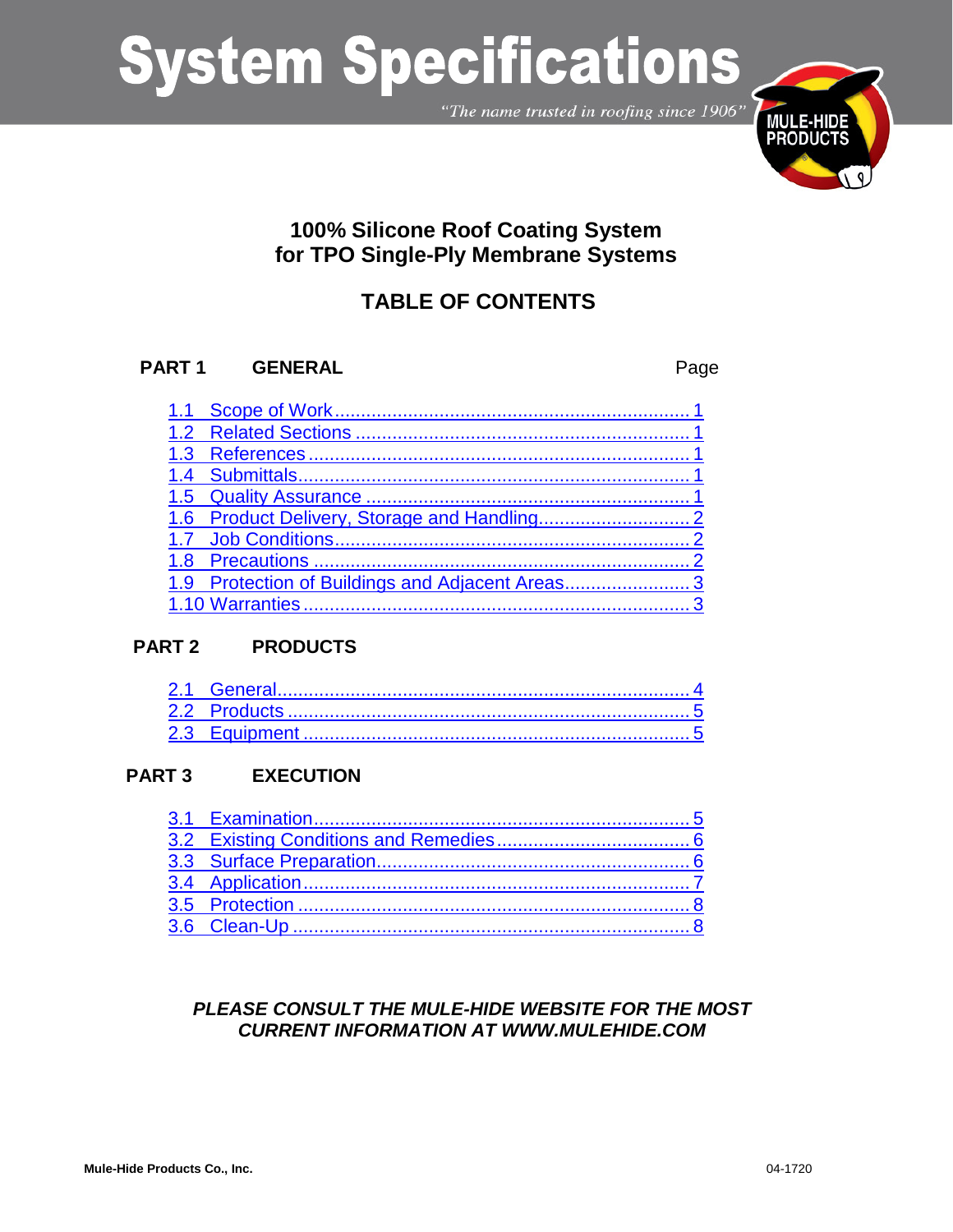"The name trusted in roofing since 1906"



### **100% Silicone Roof Coating System for Aged TPO Single-Ply Membrane Systems**

### **Part 1 General** December 2021

This specification is a guide for coating and restoration of existing non-ballasted single-ply TPO membrane systems utilizing the Mule-Hide 100% Silicone Roof Coating and accessory products.

### <span id="page-1-0"></span>**1.1 Scope of Work**

- A. Contractor will provide all labor, equipment and Mule-Hide labeled materials necessary to install a 100% Silicone Roof Coating System.
- B. Mule-Hide's most current Product Data Sheets and installation instructions shall be followed in conjunction with this specification.
- C. Contractor is solely responsible to complete all necessary repairs to the existing roof system to restore it to a structurally sound, watertight condition using similar materials prior to installing the 100% Silicone Roof Coating System.

#### <span id="page-1-1"></span>**1.2 Related Sections**

- A. Related sections may or may not be applicable to this specification.
- B. Section 07 62 00: Sheet Metal Flashing and Trim: Metal flashing and counterflashing installation and requirements.
- C. Section 22 30 00: Plumbing: Roof drains, scuppers, gutters and downspout installation and requirements.

### <span id="page-1-2"></span>**1.3 References**

- A. ASTM D6694 Standard Specification for Liquid-Applied Silicone Coating
- B. NRCA Roofing and Waterproofing Manual
- C. Underwriters Laboratories Building Materials Directory
- D. CRRC (Cool Roof Ratings Council)

### <span id="page-1-3"></span>**1.4 Submittals**

- A. Submit Product Data Sheets (PDS) confirming physical and performance properties of each product used in the system.
- B. Submit Safety Data Sheets (SDS) for each product used in the system.
- C. Submit a roof survey including roof type, measurements and descriptions of the condition of the seams, penetrations, drains, gutters, known leaks and a moisture scan or test cuts with an indication of moisture content. Photographs of all conditions should be included in the submission.
- D. Submit a sample copy of the requested warranty type.

### <span id="page-1-4"></span>**1.5 Quality Assurance**

- A. Manufacturer Qualifications: Mule-Hide Products Co., Inc. shall provide a roofing system that meets or exceeds the criteria listed in this section.
- B. When a project requires an NDL ("No Dollar Limit") System Warranty the Mule-Hide Roof Coating System shall be installed in compliance with Mule-Hide published Specifications and Details exclusively by an independent Mule-Hide Warranty Eligible Contractor.
- C. Supplier shall retain batch samples of all coating products used in the system for a minimum of 5 years.
- D. Prior to work commencing, the Mule-Hide Warranty Eligible Contractor shall submit a fully completed Silicone Roof Coating System Warranty Application to the Mule-Hide Technical Department. Included shall be an accurately dimensioned roof drawing plus photos of any unusual flashing details or roof conditions.
- E. Contractor shall furnish all insurance, licenses, permits and certifications as required by local authorities and/or the property owner.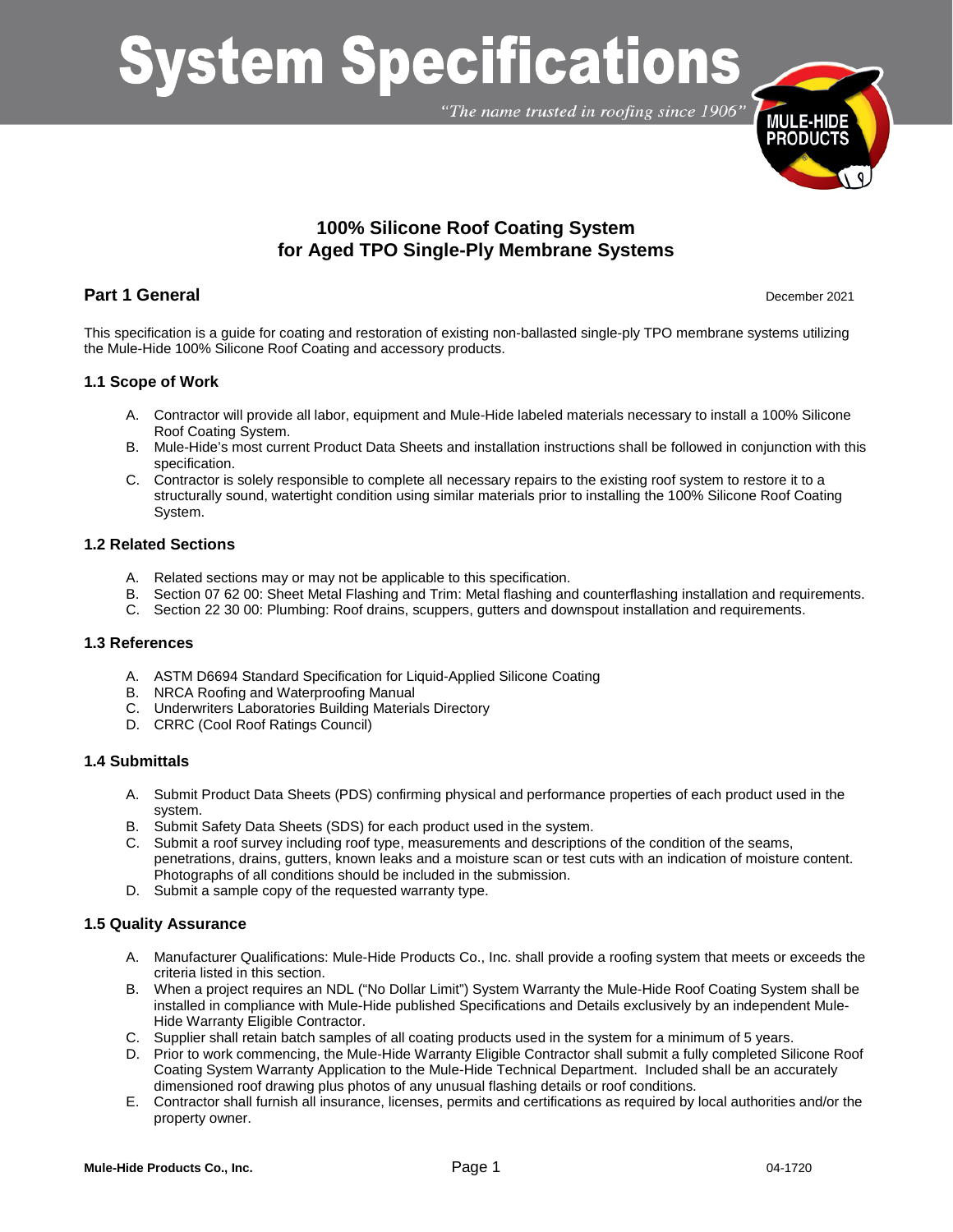100% SILICONE ROOF COATING SYSTEM FOR AGED TPO SINGLE-PLY MEMBRANE SYSTEMS December <sup>2021</sup>

F. Contractor shall ensure that all work performed at the site shall be in accordance with National Roofing Contractors Association (NRCA) Low Slope Roofing Manual recommendations and all other pertinent guidelines issued by the NRCA in reference to other types of construction present at the job site.

### <span id="page-2-0"></span>**1.6 Product Delivery, Storage and Handling**

- A. All products delivered to the job site shall be in their original unopened containers or wrappings and clearly labeled with the manufacturer's name, product identification and date of manufacture.
- B. Store all materials in a dry, clean area protected from the elements and damage. Place all stored materials on pallets and cover with a tarpaulin. Keep out of direct contact with sunlight.
- C. All liquid products and caulks shall be stored at temperatures between 60°F and 80°F. Materials exposed to lower temperatures affect the workability and performance of the product. Products shall be restored to the above temperature prior to use.
- D. All flammable materials shall be stored in a cool, dry area away from open flames and sparks. Follow precautions outlined on containers or supplied by the material manufacturer/supplier.
- E. All materials determined as being damaged (confirmed by Mule-Hide) due to improper storage on the job site are to be replaced with new materials.

### <span id="page-2-1"></span>**1.7 Job Conditions**

- A. The roof must be structurally sound, clean, dry and free of areas of ponding water, ice, snow, rain or dew, oils, grease, particulate matter or other debris.
- B. Roof must be inspected for the following existing conditions:
	- 1. Peeling and chalking of previous coatings
	- 2. Poorly attached vents or other projections
	- 3. Open seams and side laps
	- 4. Insufficient slope, damaged membrane or insulation
	- 5. Loose membrane on fully adhered roof systems
	- 6. Areas of ponding water areas of dirt/debris accumulation
	- 7. Broken or improperly flashed pipes
	- 8. Broken or missing drain components
	- 9. Loose or damaged perimeter edge metal
	- 10. Deteriorated, damaged, or loose flashings
	- 11. Damaged or wet insulation or substrates
- C. All deficiencies including all sources of leaks must be properly corrected prior to the installation of the new Silicone Roof Coating System.
- D. The contractor shall follow and comply with all safety regulations as recommended by OSHA.
- E. Any unusual or concealed condition discovered during the preparation of the existing roof surface or installation of the Silicone Roof Coating System is to be reported to the owner and Mule-Hide immediately in writing. Work is to be halted until the owner has responded with a solution to the problems.
- F. All local building codes and requirements should be followed where applicable. It is the roofing contractor's sole responsibility to determine and ensure that the roofing system selected complies with all local codes and requirements.
- G. All air intake ventilation equipment should be shut off and all ductwork openings should be temporarily sealed during product application.

### <span id="page-2-2"></span>**1.8 Precautions**

- A. Coatings may require mixing immediately prior to application. If mixing is required, mix at low speed to avoid entraining air into the coating. Coatings shall be mixed no more than 1 (one) hour prior to use.
- B. This product cures through absorption of moisture from the air. Avoid entraining air when mixing. Do not mix at high speeds.
- C. Remixing of 100% Silicone Roof Coating is permitted as necessary.<br>D. Remixing of Mule-Hide 2-Part Epoxy Primer after expiration of its no
- Remixing of Mule-Hide 2-Part Epoxy Primer after expiration of its pot life is not permitted.
- E. No products with a "Flash Point" below 100°F shall be permitted due to associated fire hazard.
- F. No products with chlorinated "Toxic Exempt" solvents including perchloroethylene, 111 trichloroethane or methylene chloride or isocyanates shall be utilized due to the associated health hazards to workers and building occupants.
- G. No asphalt or vegetable based oils may be used in the production of any product included in this specification.
- H. Materials should be maintained at a minimum temperature of 50°F for 24 hours prior to the application to ensure the optimal application qualities.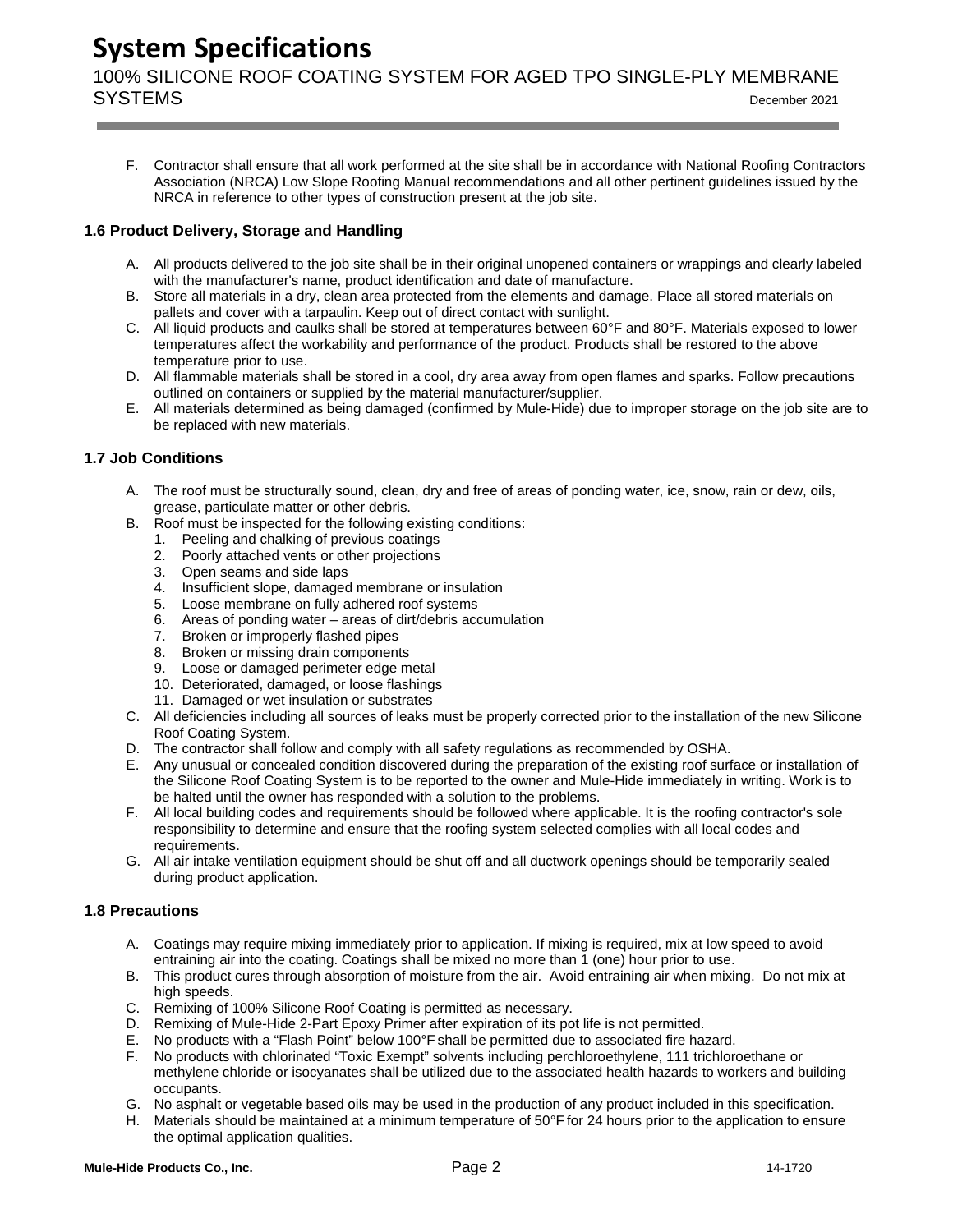100% SILICONE ROOF COATING SYSTEM FOR AGED TPO SINGLE-PLY MEMBRANE SYSTEMS December <sup>2021</sup>

- I. Do not apply coating when ambient temperature is within 5°F of the dew point.
- J. Do not apply coatings during or just before rain, inclement weather or on frost covered or wet surfaces.
- K. The roof surface must be a minimum of 35°F to ensure that frozen condensation is not present on the roof surface.
- L. The roof surface should not exceed a maximum of 100°F to avoid blisters and pinholes.

#### <span id="page-3-0"></span>**1.9 Protection of Building and Adjacent Areas**

- A. It is the sole responsibility of the installing contractor to protect all surfaces adjacent to the surfaces to be coated including but not limited to, windows, doors, equipment and wall surfaces, either from overspray, brushing or rolling of the coatings being installed.
- B. All roof top air intake equipment should be turned off and all openings should be sealed to prevent any fumes from entering the building.
- C. When spraying, parking lots adjoining the building should be blocked off sufficiently to protect vehicles from wind borne overspray.

#### <span id="page-3-1"></span>**1.10 Warranties**

Mule-Hide Roof Coating NDL System Warranties ("System Warranties") are available for commercial projects when approved by Mule-Hide and installed in compliance with Mule-Hide's published specifications and details. System warranties are only available when applied for and installed by Mule-Hide Warranty Eligible Contractors. System Warranties are not available for residential projects. The 50-yr Silicone Limited Material Warranty is available for both residential and commercial projects. Mule-Hide defines a residential project as a single-family dwelling.

- A. Roof Coatings Warranty Application forms must be fully completed and submitted to the Mule-Hide Technical Department prior to beginning the project. Issuance of a warranty will be dependent upon completion of the project to the satisfaction of Mule-Hide and payment of any required warranty fees. Mule-Hide reserves the right to decline to issue any warranties for projects completed before the submittal of the proper Warranty Application to Mule-Hide.
- B. Mule-Hide 50-year Silicone Limited Material Warranty
	- 1. Mule-Hide offers a 50-year Silicone Limited Material Warranty for residential and commercial projects. This warranty maintains that the silicone coating, when applied at a minimum rate of 1.5 gallons per 100 sf. will retain its physical properties for the specified period, be free of manufacturing defects and not breakdown due to normal environmental conditions. This warranty does not include coverage for labor costs, leaks due to workmanship of the installed products, leaks caused by movement or deterioration of the existing roof surface to which the Silicone Roof Coating has been applied, leaks caused by other substrate conditions, other components not supplied by Mule-Hide and does not cover the appearance, cleanliness, discoloration or staining of the coating for any reason.
	- 2. Mule-Hide does not perform inspections of the installation before issuing the 50-year Silicone Limited Material Warranty. A Mule-Hide Warranty Application and proof of purchase (invoice) must be submitted to Mule-Hide to obtain this warranty. See the Mule-Hide 50-year Silicone Limited Material Warranty sample for specific terms and conditions. This warranty is not transferrable.
- C. Mule-Hide's Roof Coatings NDL System Warranties for Commercial Buildings
	- 1. Mule-Hide offers a 10, 15 or 20-year Roof Coatings NDL System Warranties. The Roof Coatings NDL System Warranty is available through Mule-Hide Warranty Eligible Contractors only for commercial projects. This warranty is not available for residential projects. This warranty covers leaks due to manufacturing defects, premature weathering and the contractor's workmanship of the installed product. This warranty does not cover leaks due to movement or deterioration of the existing roof surface to which the Silicone Roof Coating System has been applied, leaks caused by other substrate conditions, components not supplied by Mule-Hide and does not cover the appearance, cleanliness, discoloration or staining of the coating for any reason.
	- 2. See the Mule-Hide Roof Coatings NDL System Warranty sample for specific terms and conditions. Please contact the Mule-Hide Technical Department for information and requirements regarding the Mule-Hide Roof Coatings System Warranty Program.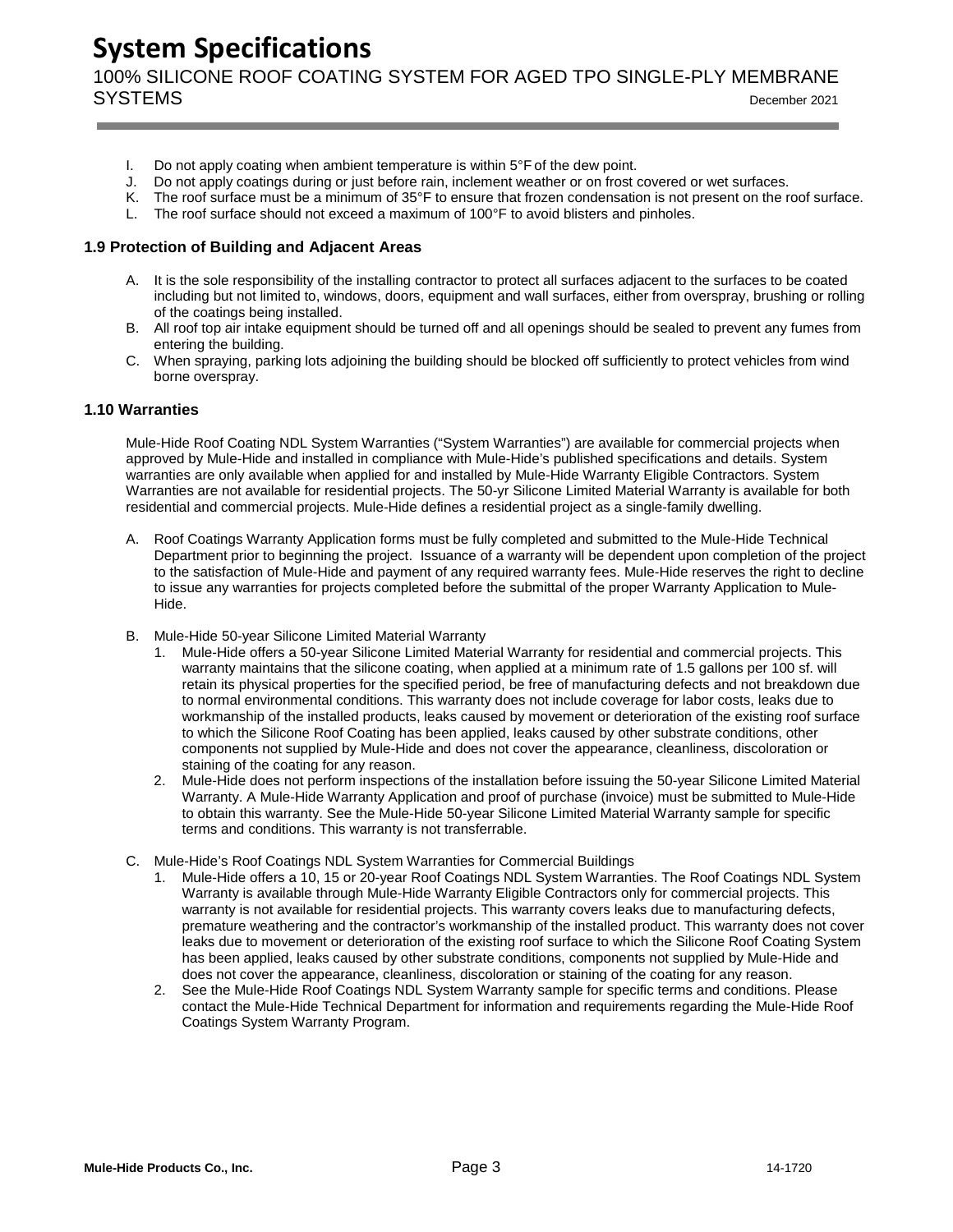100% SILICONE ROOF COATING SYSTEM FOR AGED TPO SINGLE-PLY MEMBRANE SYSTEMS December <sup>2021</sup>

|         | Mule-Hide Roof Coatings System warranties require the following minimum application rates: |  |  |  |  |
|---------|--------------------------------------------------------------------------------------------|--|--|--|--|
| Table 1 |                                                                                            |  |  |  |  |

| <b>Warranty Type</b> | Cleaner                                                                              | Si TPO Primer                                                  | <b>Seams</b>                                                                                                                                                                                                                 | 100% Silicone Roof<br>Coating                               |
|----------------------|--------------------------------------------------------------------------------------|----------------------------------------------------------------|------------------------------------------------------------------------------------------------------------------------------------------------------------------------------------------------------------------------------|-------------------------------------------------------------|
| 10-year              | Clean with 115<br>Cleaner applied with<br>low pressure sprayer<br>then power washed. | If priming, use 1 coat<br>of Si TPO Primer @ 1<br>gal/800 sf   | 100% Silicone<br>Sealant brush applied<br>4" wide @ 3.3 gal/100<br>linear feet centered<br>over seam edge. Or<br>100% Silicone Roof<br>Coating applied 4"<br>wide $@$ 2.3 gal/100<br>linear feet centered<br>over seam edge. | 1 coat @ 1.5 gal/100<br>sf (24 wet mils, 23 dry<br>mils)    |
| 15-year              | Clean with 115<br>Cleaner applied with<br>low pressure sprayer<br>then power washed. | If priming, use 1 coat<br>of Si TPO Primer @ 1<br>gal/800 sf   | 100% Silicone<br>Sealant brush applied<br>4" wide @ 3.3 gal/100<br>linear feet centered<br>over seam edge. Or<br>100% Silicone Roof<br>Coating applied 4"<br>wide @ 2.3 gal/100<br>linear feet centered<br>over seam edge.   | 1 coat @ 2.0 gal/100<br>sf (32 wet mils, 31 dry<br>mils)    |
| 20-year              | Clean with 115<br>Cleaner applied with<br>low pressure sprayer<br>then power washed. | If priming, use 1 coat<br>of Si TPO Primer @ 1<br>$gal/800$ sf | 100% Silicone<br>Sealant brush applied<br>4" wide @ 3.3 gal/100<br>linear feet centered<br>over seam edge. Or<br>100% Silicone Roof<br>Coating applied 4"<br>wide @ 2.3 gal/100<br>linear feet centered<br>over seam edge.   | 1 coat @ 2.5 gal/100<br>sf or (40 wet mils, 38<br>dry mils) |

Note:

- Minimum application rates listed do not include thickness of primers or areas where additional coatings and reinforcement are required.
- All side-laps and end-laps of the roofing membrane that are in the low-sloped plane of the roof are to be inspected with a seam probe. Seams that are determined to be improperly installed or have lost their performance need to be repaired with like membrane and then treated with the required seam-sealer, flashing compound or silicone coating at the application rates listed above.

### **Part 2 Products**

### <span id="page-4-0"></span>**2.1 General**

- A. The components of the Mule-Hide Silicone Roof Coating System shall be products manufactured or supplied by Mule-Hide Products Co., Inc.
- B. Components other than those supplied or manufactured by Mule-Hide may be submitted for review and acceptance by Mule-Hide's Technical Department. Any product requested for review and acceptance must be submitted prior to the job start. Mule-Hide's acceptance of any other product is based solely on chemical compatibility and published performance data provided by the component manufacturer. Other components may be considered on a job-by-job basis and must be approved in writing by Mule-Hide's Technical Department. Mule-Hide offers no warranty or guarantee for the performance or suitability of any component not supplied or manufactured by Mule-Hide.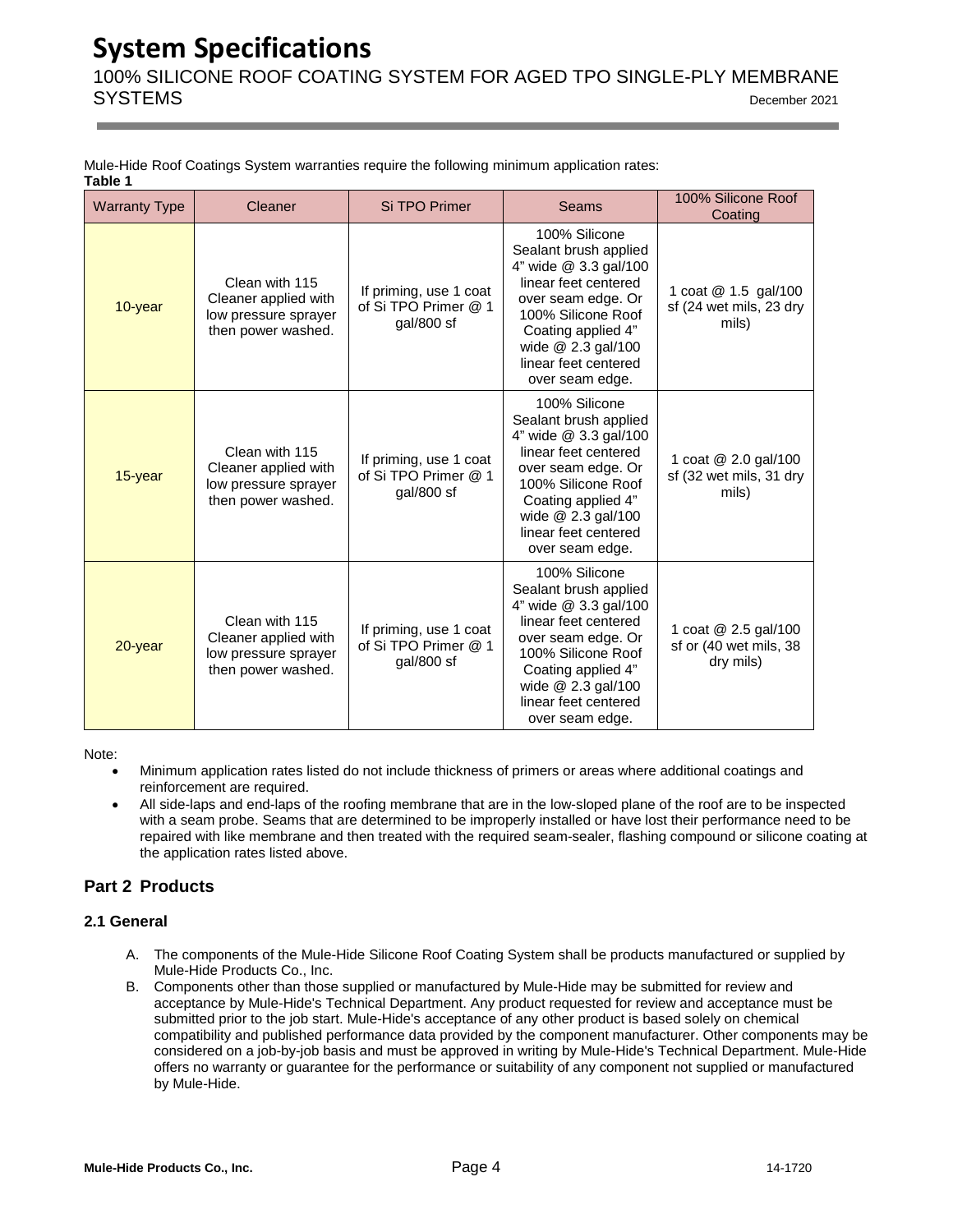100% SILICONE ROOF COATING SYSTEM FOR AGED TPO SINGLE-PLY MEMBRANE SYSTEMS December <sup>2021</sup>

### <span id="page-5-0"></span>**2.2 Products**

The following Mule-Hide materials must be used to install Mule-Hide Silicone Roof Coating Systems. Mule-Hide will not warrant any application where another manufacturer's product is substituted for a Mule-Hide product. All products listed below are physically and chemically compatible with each other.

- A. **115 Cleaner** a biodegradable detergent wash suitable for cleaning and preparing metal and aged roof surfaces (including but not limited to smooth BUR, modified bitumen, EPDM, TPO, Hypalon (CSPE) and PVC roof systems).
- B. **Si TPO Primer** An adhesion promoter intended to aid adhesion of 100% Silicone Roof Coating to new and aged TPO roofing membranes.
- C. **100% Silicone Sealant** a high solids non-shrinking, moisture cure silicone sealant intended for sealing joints in masonry, architectural metal, metal roof seams and fasteners and miscellaneous repairs prior to coating.
- D. **100% Silicone Roof Coating** This product is a 100% silicone based, single-component roof coating that creates a barrier that is resistant to normal weathering, is durable, breathable and weatherproof. This product meets or exceeds the requirements of ASTM D6694. Refer to the Mule-Hide Product Data Sheets for physical properties and additional information.
- E. **MP Liquid Sealant** a single component, non-shrink, polyurethane sealant used for filling/topping pitch pans.
- F. **ShapeShift Pitch Pans** high-strength polymer straight and outside corner sections that snap-lock together to create custom sized pitch pans to seal around various roof penetrations.
- G. **Walkway Granules** Mule-Hide Walkways granules are colored EPDM granules available in gray or safety yellow used with the 100% Silicone Roof Coating to provide a non-slip surface over a Mule-Hide 100% Silicone Roof Coating in areas of foot traffic or service areas.
- H. **Tietex® 325 Poly Fabric** a stitch-bonded polyester product that offers high-strength properties with good elongation for excellent thermal stress force accommodations. Tietex 325 Poly Fabric is a soft polyester that will readily conform to surface irregularities and is easy to handle.

### <span id="page-5-1"></span>**2.3 Equipment**

A. Spray Equipment (optional) – Mule-Hide recommends the Graco GH 933ES Hi-Flo Big Rig sprayer with a Monarch 5:1 pump, 3/4" material hose (7,250 psi) up to 250 ft., 1/2" whip, XHF spray gun (7,250 psi) with a XDF 7,250 psi tip (.029 - .035). The recommended pressure at the gun should be 3,000 psi while spraying (Note: Pump lower must be set to maximum lower-ball travel). Please contact Mule-Hide Technical Department for more detailed information.

Note: Use of the Monarch pump requires the use of an air compressor capable of delivering 20CFM @ 90 psi.

- B. Miscellaneous equipment includes 3/4" to 1-1/4" nap, lint free, 9" roller covers and rollers, 6' handles, 4" double wide chip brushes, roofers' trowels, scissors for cutting fabric and a 1/2" power drill with mixing attachment.
- C. Miscellaneous hand and power tools may be required to complete any repairs to the existing roof.

### **Part 3 Execution**

### <span id="page-5-2"></span>**3.1 Examination**

- A. Prior to bidding the project a pre-inspection of the roof should take place with the Warranty Eligible Contractor and a Mule-Hide representative to review the conditions of the roof and determine if the roof is suitable for the application of a Mule-Hide Silicone Roof Coating System.
- B. Adhesion Tests
	- 1. The decision to perform adhesion tests should be determined at the time of the pre-inspection. Any TPO roof systems having an existing coating covering the roof surface shall be required to have adhesion tests performed. While adhesion tests are not always needed when coating a bare metal roof, they are required when the metal panels are pre-painted or are covered with an existing coating applied that will not be removed. While there is no actual ASTM test method for field testing of adhesion for roof coatings, many manufacturers will reference ATSM D903 or ASTM D3359. Mule-Hide follows ASTM D903 and ASTM D6083 with modifications.
	- 2. When an adhesion test is needed follow the procedure outlined in Mule-Hide Technical Bulletin 1803, Roof Coating Adhesion Test and submit the test results to the Mule-Hide Technical Department for review and comment.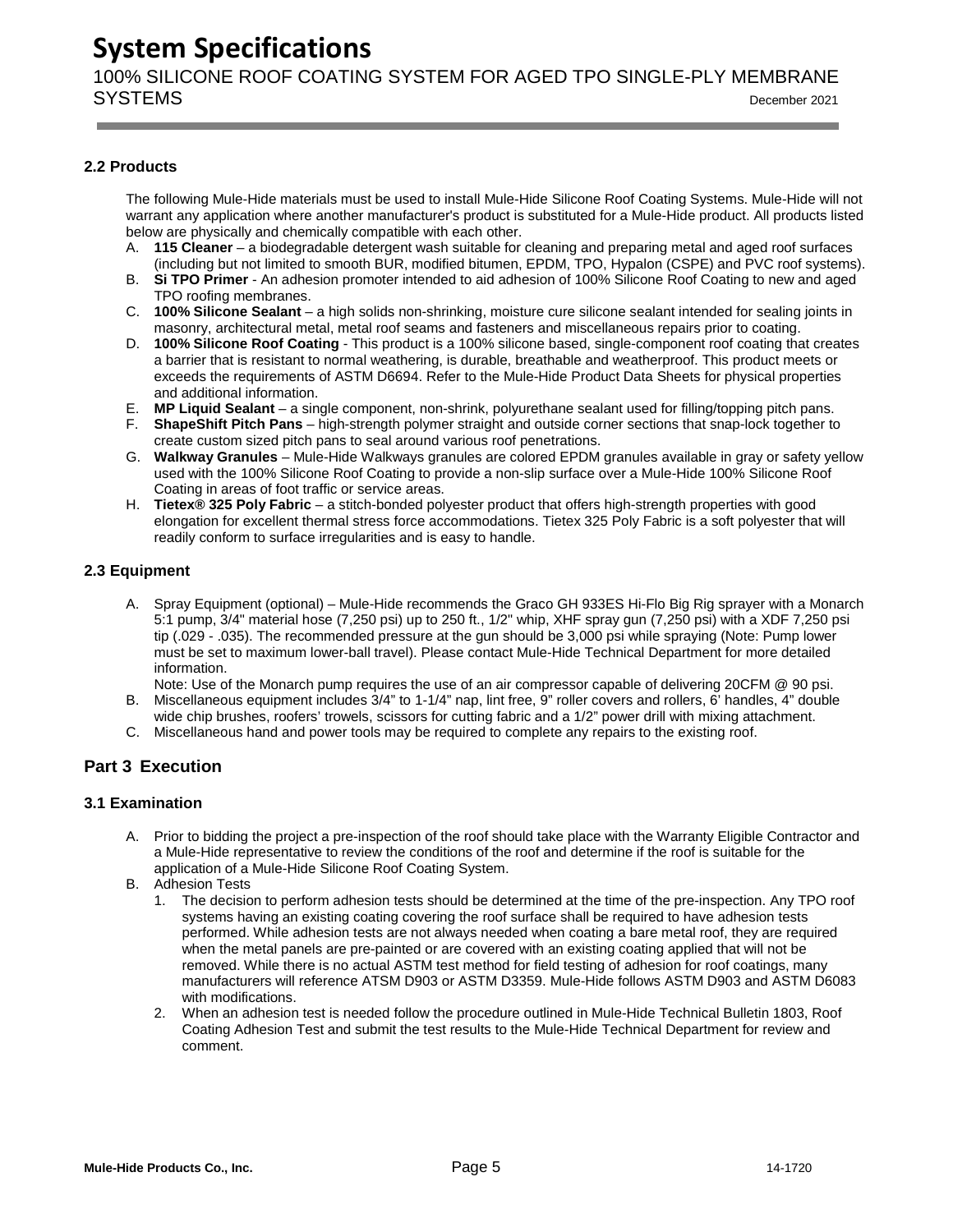100% SILICONE ROOF COATING SYSTEM FOR AGED TPO SINGLE-PLY MEMBRANE SYSTEMS December <sup>2021</sup>

### <span id="page-6-0"></span>**3.2 Existing Conditions and Remedies**

- A. Prior to the commencement of work, the roof shall be re-inspected and any conditions not included in the roof survey shall be added and noted. All new information must be communicated to the Mule-Hide prior to starting work.
- B. The existing TPO roof assembly must be structurally sound, watertight and free of shrinkage, buckling, unacceptable ponding conditions, encapsulated moisture, open seams, open or damaged flashings, loose terminations or other serious defects. Do not install the Silicone Roof Coating System over saturated substrates or insulation.
- C. Defects and leaks shall be remedied prior to the installation of the Silicone Roof Coating System. Follow original manufacturers repair methods or refer to the NRCA Repair Manual for Low-Slope Membrane Roof Systems for individual condition repairs of defects or contact Mule-Hide Technical Department for recommendations. If repairs are extensive, contact Mule-Hide Technical Department for recommendations.
- D. Drains are recommended to be installed to allow positive drainage of the roof surface. Retained water may not cover more than 5% of the roof surface. If it is not possible to install drains, areas of ponding (must evaporate within 48 hours as defined by NRCA) may be eliminated by filling with insulation and installing new TPO materials similar to the existing roof system before installing the Silicone Roof Coating System. Any areas where ponding remains beyond 48 hours shall require an increased rate of at least 1 (one) additional gallon per 100 sf.
- E. Existing insulation, membrane and all fasteners shall be inspected for insulation damage, membrane damage and fastener back out. Should any of these conditions exist, contact Mule-Hide Technical Department to determine a proper repair procedure.
- F. Any wet insulation must be removed and replaced with similar new insulation and new TPO materials installed in the same manner as the TPO membrane removed. Mule-Hide recommends following NRCA published guidelines for completing repairs and replacement of any area containing damaged or wet insulation or substrate. Depending on the extent of wet insulation, a complete replacement of the existing roof system may be required. Mule-Hide requires moisture scans be completed followed with core cuts to confirm the condition of the insulation and substrate.
- G. Existing flashings shall be properly terminated according to NRCA guidelines or the original membrane manufacturer's specifications. Defective terminations shall be remedied. Damaged flashings shall be repaired prior to installation of the Silicone Roof Coating System.
- H. Curbs and penetrations must not interrupt the flow of water off the roof. If defects are present, install crickets to divert water around the penetrations.
- I. All existing field seams shall be checked and repaired as necessary prior to the application of the silicone products and accessories.
- J. The existing roof system must be returned to a sound, watertight condition prior to installation of the Silicone Roof Coating System.
- K. The contractor should contact Mule-Hide Technical Department for recommendations to make repairs to the existing TPO membrane.

### <span id="page-6-1"></span>**3.3 Surface Preparation**

- A. Mechanically remove all loose coatings and/or patching material as is possible. Wire brush to remove any areas of scaly rust on any metal surfaces to be coated. Remove all debris, dirt and other loose contaminants from the roof surface prior to cleaning.
- B. The roof surface shall be cleaned with Mule-Hide 115 Cleaner in accordance with Mule-Hide's most current Product Data Sheet. **Do not dilute the 115 Cleaner**. Apply direct to the roof with a mop, pump sprayer or other suitable low-pressure sprayer at a rate of 1 gallon per 100 square feet. Avoid contact with painted surfaces or vinyl siding. Allow wet contact with the roof surface for a minimum of 15 minutes. Areas that are heavily contaminated or working in hotter temperatures may require an increased application rate from 1 to 2 gallons per 100 square feet. Rewet the membrane with additional cleaner if needed. Agitate roof surface with stiff bristle broom or orbital scrubber. Heavily contaminated areas may require multiple cleanings with scrubbing to obtain a clean membrane.
- C. Rinse the roof surface with clean water and a minimum 2,000 psi power washer until no 115 Cleaner residue remains. Allow roof to dry completely prior to system installation. Spot check the dried membrane with a clean rag by wiping the surface of the membrane to determine if any residue remains. If the cloth shows signs of residue (dirt or chalk) then repeat the rinsing of the membrane. A second cleaning application may be required.
- D. The contractor must be careful not to damage the existing membrane or inject water into the system while cleaning.
- E. Check local building ordinances for acceptable disposal of the rinse water. Many areas do not permit discharge into sewer systems or water containment areas. Compliance with local building codes and ordinances is the sole responsibility of the contractor.
- F. After cleaning of any substrate in preparation for the application of coating system components (primer, flashing grade, base and top coat as appropriate) the application should begin as soon as practical and weather conditions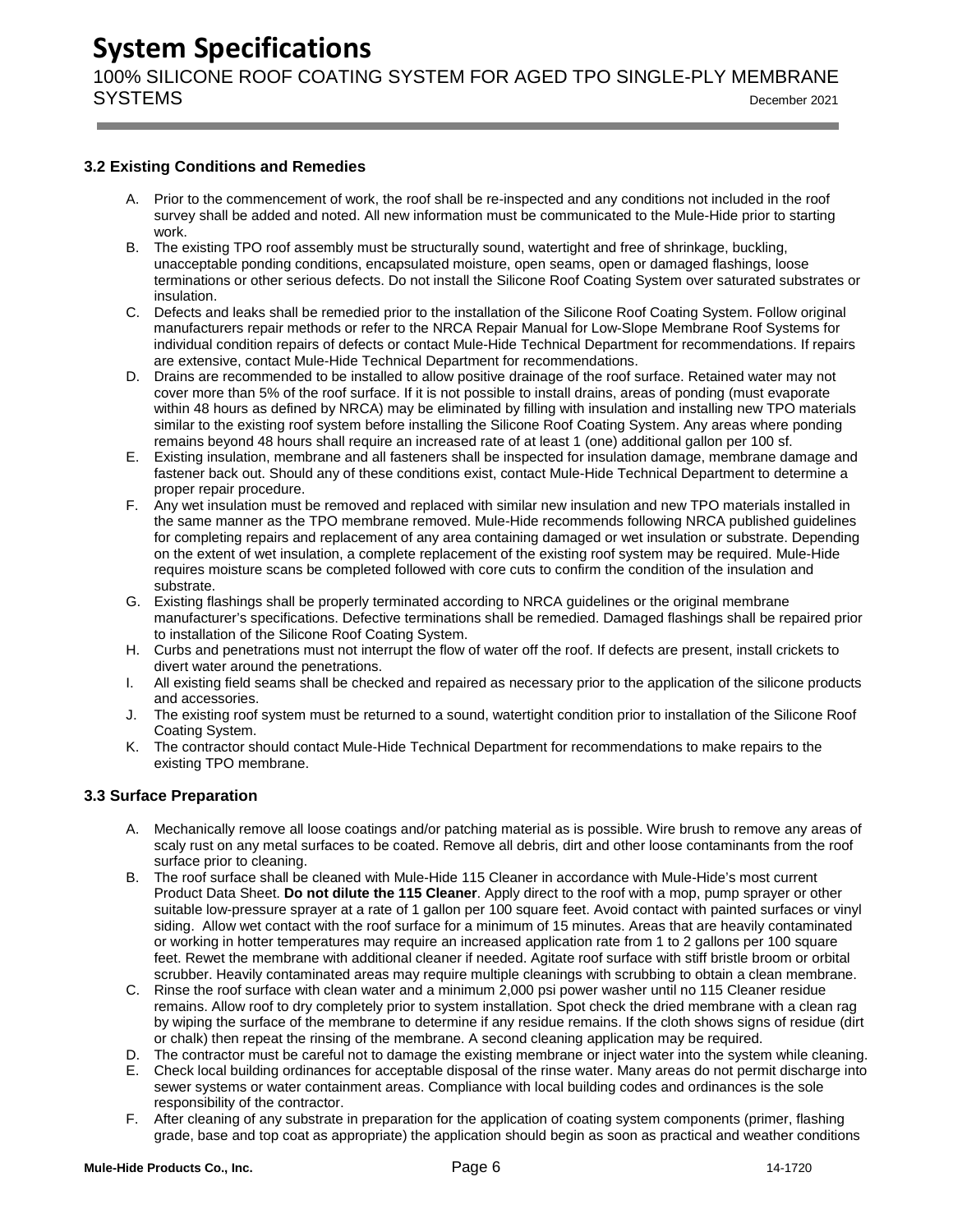100% SILICONE ROOF COATING SYSTEM FOR AGED TPO SINGLE-PLY MEMBRANE SYSTEMS December <sup>2021</sup>

allow. If this cannot occur within three to five days of cleaning, the substrate must be checked to ensure it has not become contaminated prior to the installation of these components. Rainfalls during this period can allow items like dust and pollen to be deposited on a freshly cleaned substrate causing contamination that will require additional cleaning.

- G. All substrates must be clean and dry prior to priming or coating.
- H. Areas of light ponding water (must evaporate within 48 hours as defined by the NRCA) should be primed with Si TPO Primer and should be treated with an additional 1.0 gallon per 100 sf of 100% Silicone Roof Coating beyond the recommended application rate required for the specified warranty duration.
- H. TPO membranes may be primed using Si TPO Primer. Surfaces must be clean and dry. Apply Si TPO Primer using a short nap or brush at the rate of 1 gallon per 800 - 1,000 square feet. Application will be thin at this rate, allow 1-2 hours before installation of coatings or sealants over primed areas. Do not over apply the primer. Heavier applications of the Si TPO Primer will not dry evenly and will negatively affect the adhesion of the silicone coating to the primer.

### <span id="page-7-0"></span>**3.4 Application**

- A. All prep work including completion of flashings, seams, penetrations and other details repaired with similar TPO materials shall be completed prior to the installation of the silicone products. It is recommended to prime the entire roof surface (including flashings) with the Si TPO Primer before addressing any seams, details/penetrations, waterways or light ponding areas that require additional silicone products. Repairs to the existing TPO membrane made with TPO materials and accessories must be completed prior to priming the roof surface with the Si TPO Primer.
- B. Seams
	- 1. Field seams
		- a. If priming, apply the Si TPO Primer at the rate of 800 1,000 square feet per gallon. Apply the primer over the seam area extending at least 6 inches on each side of the seam edge. Allow to dry 1 to 2 hours.
		- b. All seams (including but not limited to field seams, end laps and edges of flashings shall be caulked with Mule-Hide 100% Silicone Sealant. Sealant is applied approximately 1/8" thick, 4" wide centering over the seam edge and tapered on the edges at an application of 3.3 gal/100 lf (linear feet).
		- c. An option to 100% Silicone Sealant is to coat seams and end laps with Mule-Hide 100% Silicone Roof Coating. The 100% Silicone Roof Coating shall be applied in a strip 4" wide centering over the seam edge at an application rate of 2.3 gal/100 linear feet (112 wet mils). Allow to dry until the next day (minimum of 12 hours) before coating the roof surface with the 100% Silicone Roof Coating.
		- d. The seam repairs above are used as the basis for all other stripping and flashing applications, if not specified, the overlaps and minimum reinforcements from this section should be used.
- C. Any previously repaired seams using greater than 6" wide repair material and in good condition will require the edges of all repair stripping or patches to be caulked with 100% Silicone Sealant applied as listed in preceding paragraphs 3.4.A. & 3.4.B.
- D. Flashings and Penetrations
	- 1. If priming, all TPO surfaces are to be primed with the Si TPO Primer prior to application of either the 100% Silicone Roof Coating or the 100% Silicone Sealant.
	- 2. Corners of all TPO flashed curbs and walls shall have all flashing edges and seams (vertical and horizontal) addressed in the same manner as the field seams using the 100% Silicone Sealant.
	- 3. Scuppers are flashed using 100% Silicone Sealant installed a minimum of 2" into the throat of the scupper, 3" minimum onto the wall or deck surrounding the scupper opening and approximately 1/8" thick.
	- 4. Pipes are flashed using 100% Silicone Sealant. If priming, allow primer to dry a minimum of 6 hours prior to application of the 100% Silicone Sealant.
		- a. If the pipe flashings are in sound condition, 100% Silicone Sealant may be applied with a brush or trowel approximately 1/8" thick around the pipe base extending from the base of the pipe out approximately 3". The sealant shall also be applied vertically a minimum 8" (where possible) encapsulating the existing flashing to the point of termination.
	- 5. Sealant pockets are flashed similar to pipes. The entire top of the pocket and penetrations (minimum 1" onto the penetration) are coated with 100% Silicone Roof Coating.
	- 6. Sealant pockets in sound condition may be coated with the 100% Silicone Sealant applied with a brush or trowel 1/8" to 1/4" thick fully encapsulating the sealant pocket. Sealant should extend out from the base of the pocket a minimum of 3" on all sides with edges tapered to provide a smooth transition for the 100% Silicone Roof Coating.
	- 7. Drains shall have a bead of 100% Silicone Sealant applied and feathered at the rear of the drain ring. Installation of the 100% Silicone Roof Coating shall be installed onto the feathered sealant.
	- 8. When using the 100% Silicone Sealant, allow the sealant to dry until the next day (minimum of 12 hours) prior to application of the 100% Silicone Roof Coating.